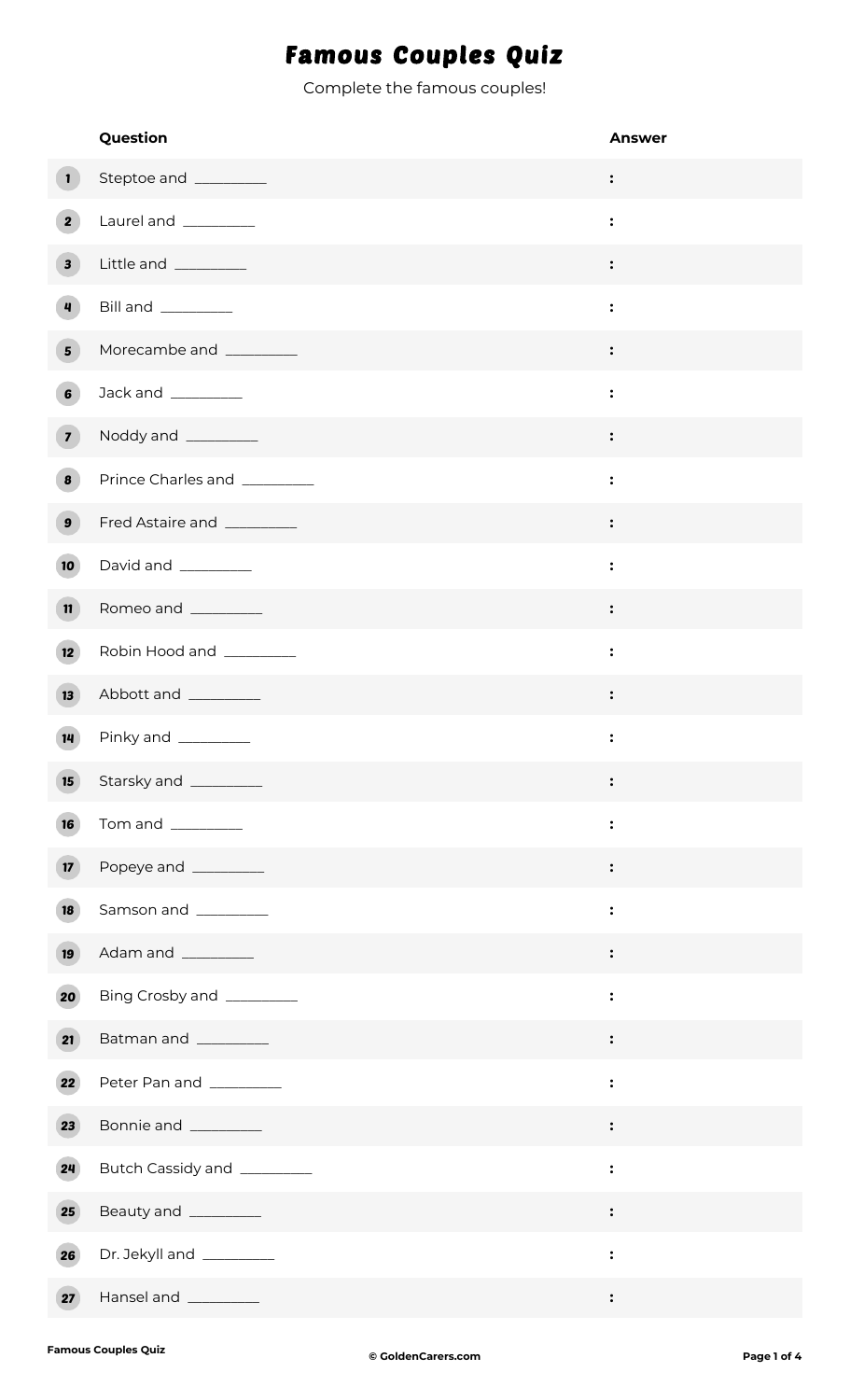| 28              | Punch and _________          |  |
|-----------------|------------------------------|--|
| $\boxed{29}$    | Mike (Winters) and _________ |  |
| 30 <sup>°</sup> | Cannon and __________        |  |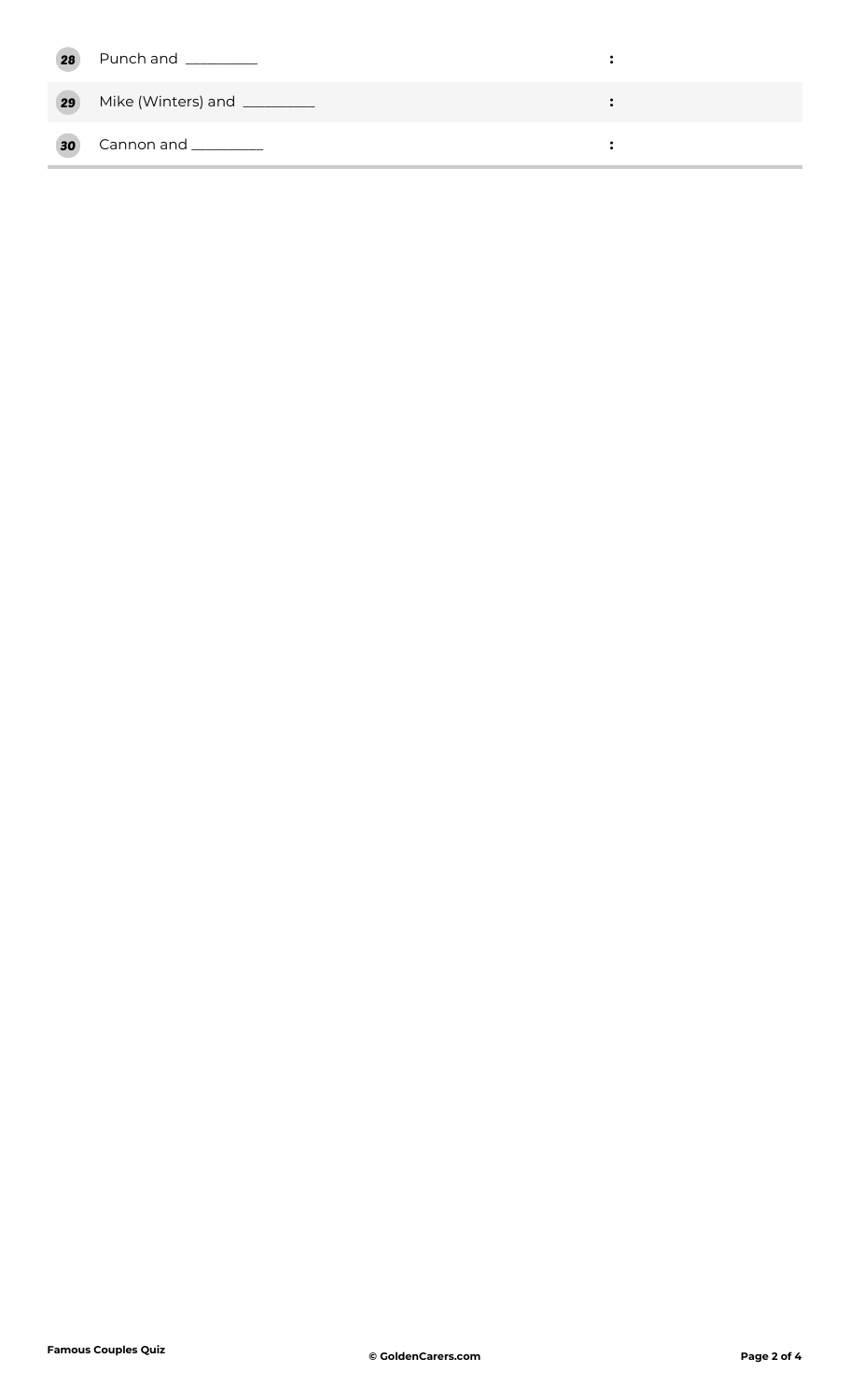## **Answer**

| $\mathbf{1}$            | Son                  |
|-------------------------|----------------------|
| $\overline{2}$          | Hardy                |
| $\overline{\mathbf{3}}$ | Large                |
| $\overline{4}$          | Ben                  |
| $\overline{5}$          | Wise                 |
| $\overline{6}$          | $\mathsf{Jill}$      |
| $\overline{7}$          | <b>Big Ears</b>      |
| 8                       | Camilla              |
| $\overline{9}$          | <b>Ginger Rogers</b> |
| 10                      | Goliath              |
| $\mathbf{n}$            | Juliet               |
| 12                      | Maid Marion          |
| 13                      | Costello             |
| 14                      | Perky                |
| 15 <sup>2</sup>         | Hutch                |
| 16                      | Jerry                |
| $\overline{17}$         | Olive Oyl            |
| 18                      | Delilah              |
| 19                      | Eve                  |
| 20                      | Bob Hope             |
| 21                      | Robin                |
| 22                      | Wendy                |
| 23                      | Clyde                |
| 24                      | The Sundance Kid     |
| 25                      | The Beast            |
| 26                      | Mr. Hyde             |
| 27                      | Gretel               |
| 28                      | Judy                 |

Bernie